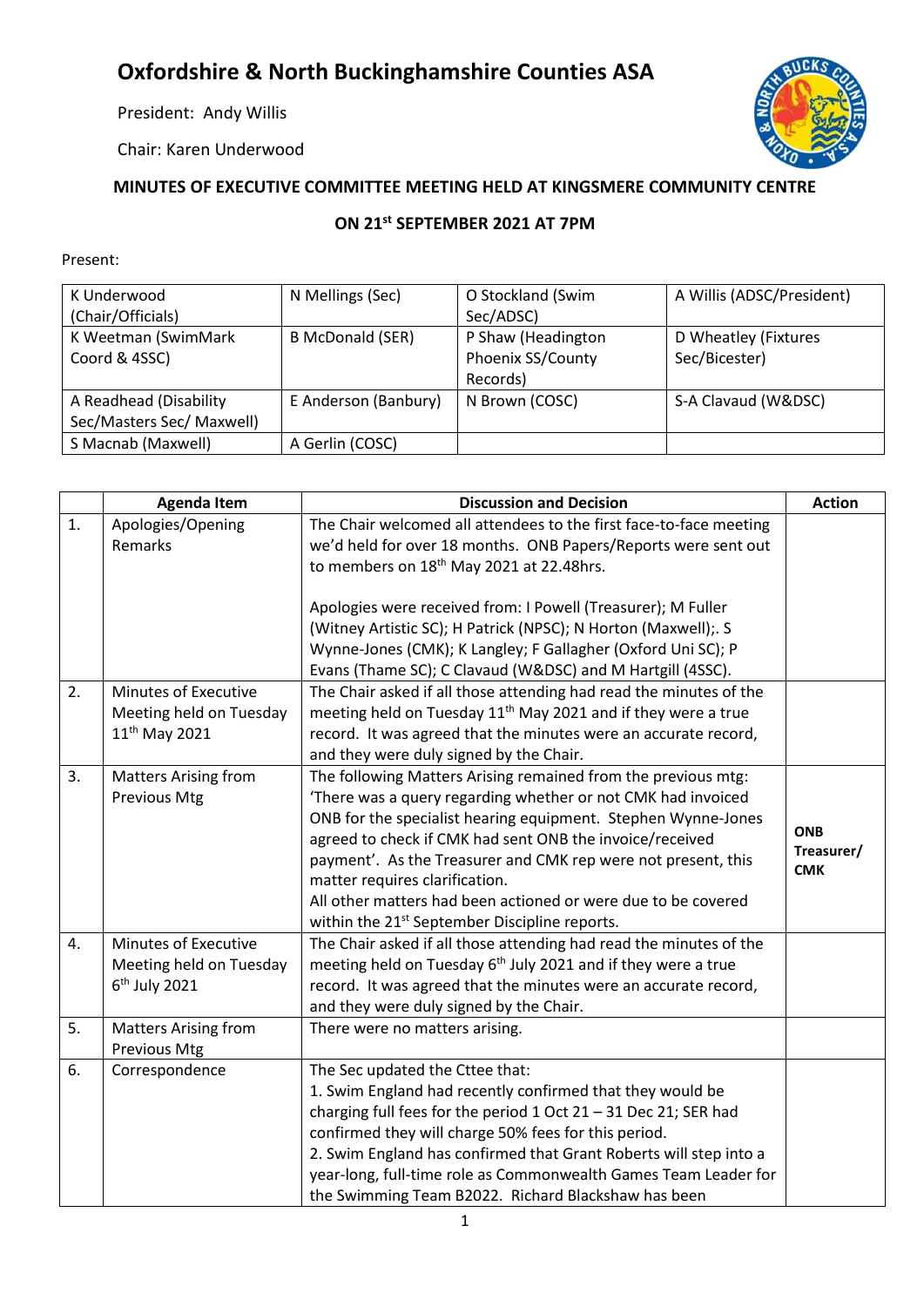|    | <b>Agenda Item</b> | <b>Discussion and Decision</b>                                                       |                   |
|----|--------------------|--------------------------------------------------------------------------------------|-------------------|
|    |                    | appointed Interim Head of Talent until 1 Sept 22 whilst Grant is                     |                   |
|    |                    | fulfilling this role; recruitment for an Interim Talent Officer to                   |                   |
|    |                    | backfill Richard's post is underway. Regions and Counties will                       |                   |
|    |                    | receive an introductory communication from Richard in due                            |                   |
|    |                    | course.                                                                              |                   |
| 7. | Chair's Report     | The Chair's report had been issued prior to the mgt and is                           |                   |
|    |                    | attached. She reflected on the fact that this was our first face-to-                 |                   |
|    |                    | face mtg for quite some time and welcomed those assembled, and                       |                   |
|    |                    | in particular Headington Phoenix SC who has recently become                          |                   |
|    |                    |                                                                                      |                   |
|    |                    | affiliated to ONB. She expressed her thanks to Noel Horton and his                   |                   |
|    |                    | team of coaches who had staged the County Talent Pathway                             |                   |
|    |                    | Camps on 11 <sup>th</sup> & 12 <sup>th</sup> September; these camps had been a great |                   |
|    |                    | success.                                                                             |                   |
| 8. | Treasurer's report | Ian Powell's report had been issued prior to the mgt and is                          |                   |
|    |                    | attached. Ian sent his apologies and the Chair referred to his                       |                   |
|    |                    | report. Funding and unpresented invoices had been written back                       |                   |
|    |                    | to the Creditors account as agreed at the last ONB Mtg. It was                       |                   |
|    |                    | noted that COSC have an outstanding claim for a microphone. It                       |                   |
|    |                    | was recommended, and agreed by the Exec Cttee, that the 2 year                       |                   |
|    |                    | time limit be extended by 6 months as the purchase of a                              | <b>ONB</b>        |
|    |                    | microphone is beneficial to the County. COSC Chair agreed to look                    | Treasurer/        |
|    |                    | into this matter.                                                                    | <b>COSC Chair</b> |
| 9. | <b>Disciplines</b> | Swimming. Oliver Stockland's report had been issued prior to<br>а.                   |                   |
|    |                    | the mtg; some clubs had emailed ahead of the mtg to express                          |                   |
|    |                    | concern about County Champs proposals. A lengthy discussion                          |                   |
|    |                    | followed where it was noted that these proposals were likely                         |                   |
|    |                    | to change as restrictions and rules around covid were further                        |                   |
|    |                    | amended. It was stressed that consideration for swimmers,                            |                   |
|    |                    | volunteers and officials was necessary. Concern was expressed                        |                   |
|    |                    | that if County Champs were deemed 'Spectator free' that                              |                   |
|    |                    | losses to ONB would be significant and circa £21k. As the                            | <b>ONB</b>        |
|    |                    | Treasurer was absent, clarification on this aspect was                               | <b>Treasurer</b>  |
|    |                    | requested. A member asked if it would be possible to provide                         |                   |
|    |                    | video links if sessions had to be spectator free. This will be                       |                   |
|    |                    | investigated.                                                                        |                   |
|    |                    | Of note there are several key roles which are currently vacant                       |                   |
|    |                    | and which, if not filled, will significantly impact on our ability to                |                   |
|    |                    | stage County Champs in 2022 onwards. In particular the Swim                          |                   |
|    |                    | Sec role will become vacant in July 2021 and a volunteer to                          |                   |
|    |                    | step into this role wef Jan 2022 is urgently required. Clubs are                     |                   |
|    |                    | requested to advertise these posts widely to their members. In                       | <b>All Clubs</b>  |
|    |                    | light of the discussion, Oliver updated his Report which is duly                     |                   |
|    |                    | attached to these minutes.                                                           |                   |
|    |                    |                                                                                      |                   |
|    |                    | b. Fixtures. Noted there was nothing to report.                                      |                   |
|    |                    | Records. Peter Shaw presented the Records Claim Report<br>c.                         |                   |
|    |                    | which is duly attached. Stephen Wynne-Jones had expressed                            |                   |
|    |                    | interest in taking on Peter's role next year which is great news;                    |                   |
|    |                    | Peter offered to speak with Stephen about the role.                                  |                   |
|    |                    | d. Artistic Swimming. Mandy Fuller's report had been issued                          |                   |
|    |                    | prior to the mgt and is attached. She sent her apologies.                            |                   |
|    |                    | Officials. Karen Underwood's report had been issued prior to<br>e.                   |                   |
|    |                    | the mtg and is attached.                                                             |                   |
|    |                    | Masters. Amanda Readhead's report had been issued prior to<br>f.                     | <b>All Clubs</b>  |
|    |                    | the mtg and is attached. Clubs were reminded that an email                           |                   |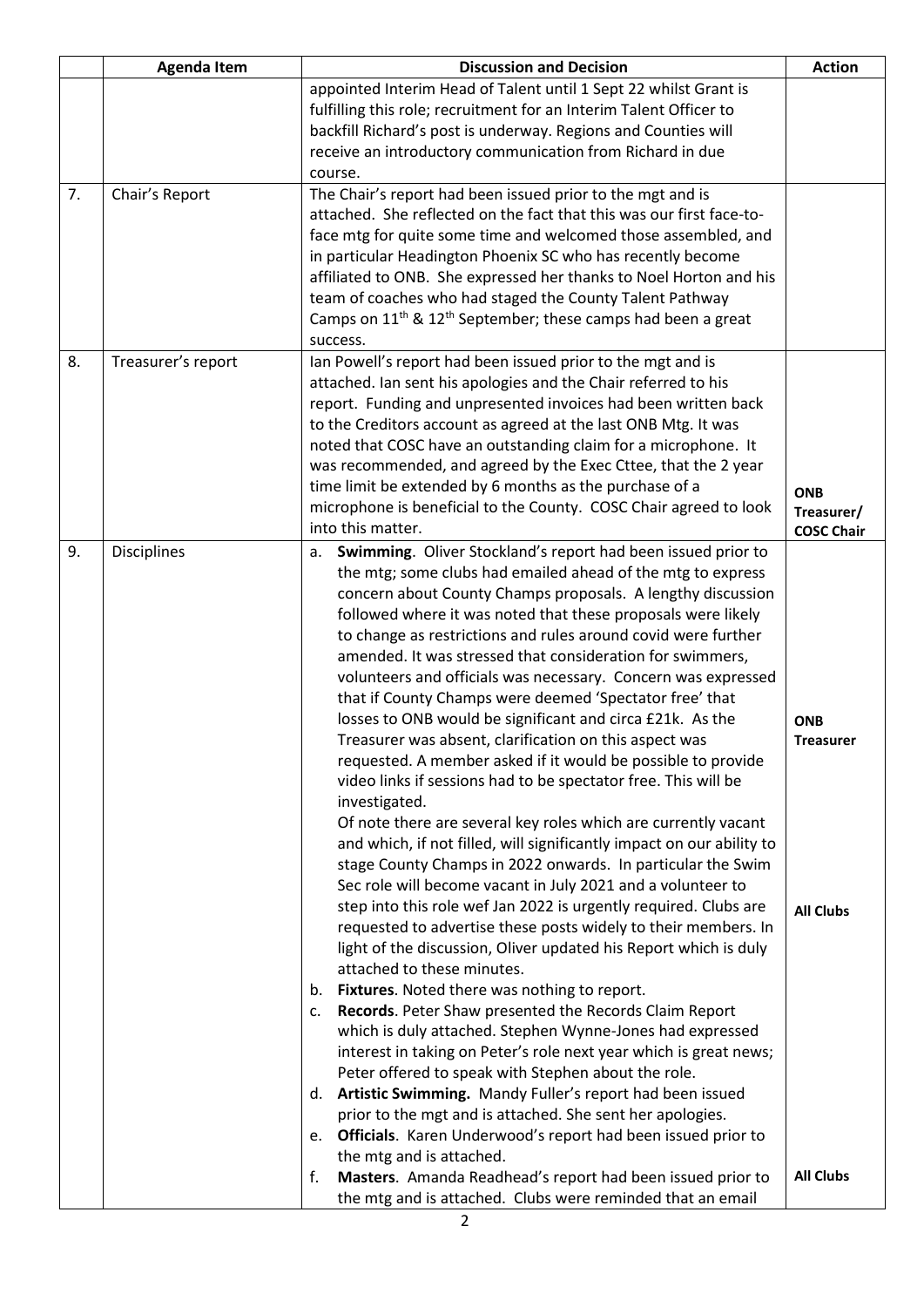|     | <b>Agenda Item</b>           | <b>Discussion and Decision</b>                                                            |                  |
|-----|------------------------------|-------------------------------------------------------------------------------------------|------------------|
|     |                              | had been sent to all clubs on 18 <sup>th</sup> Sept 2021 asking for those                 |                  |
|     |                              | Master swimmers interested in competing to notify Amanda by                               |                  |
|     |                              | 17th Oct. It was requested that funding be provided to                                    |                  |
|     |                              | purchase County Hats for the Intercounties Master's team. It                              |                  |
|     |                              | was noted that Donna Wheatley has the County Hats; Amanda                                 |                  |
|     |                              | will liaise with her accordingly.                                                         |                  |
|     |                              | Disability. Amanda Readhead's report had been issued prior to<br>g.                       |                  |
|     |                              | the mtg and is attached.                                                                  |                  |
|     |                              | Masters' Records. Noted there was nothing to report.<br>h.                                |                  |
|     |                              | SwimMark Coord. Kim Weetman updated the Exec Cttee that<br>i.                             |                  |
|     |                              | he had made contact with Kirsty Jarrett from SE re this new                               |                  |
|     |                              | ONB post.                                                                                 |                  |
| 10. | <b>Talent Pathway Dev</b>    | Noel Horton sent his apologies as he was unable to attend the mtg.                        |                  |
|     | Camp 2021/22                 | The Exec Cttee noted that the County Pathway camp had taken                               |                  |
|     |                              | place on 11 <sup>th</sup> & 12 <sup>th</sup> September 2021 for 2020 swimmers and 2021    |                  |
|     |                              | swimmers respectively. The event was well attended, with reports                          |                  |
|     |                              | of a successful, informative and fun camp which was very well                             |                  |
|     |                              | received by those who took part in it. The Exec Cttee expressed                           |                  |
|     |                              | their sincere thanks to Noel for all his hard work in organising the                      |                  |
|     |                              | camp and to his team of coaches for making it such a memorable                            |                  |
|     |                              | day. Thanks also to Chantal Clavaud for the social media updates                          |                  |
|     |                              | on the camp.                                                                              |                  |
|     |                              | There was still a requirement to find a new Boys Team Manager                             | <b>All Clubs</b> |
|     |                              | and interested coaches were encouraged to contact Noel.                                   |                  |
| 11. | <b>New Club Affiliations</b> | The Chair officially welcomed Headington Phoenix Swim Squad, as                           |                  |
|     |                              | a newly affiliated club, to ONB.                                                          |                  |
| 12. | <b>Funding Applications</b>  | Nil.                                                                                      |                  |
| 13. | Swim England South East      | Ben McDonald's report had been issued prior to the mgt and is                             |                  |
|     |                              | attached.                                                                                 |                  |
| 14. | <b>AOB</b>                   | There were 4 AOB Items:                                                                   | <b>Stephen</b>   |
|     |                              | 1. Social Media post. Stephen Wynne-Jones updates ONB Social                              | Wynne-           |
|     |                              | media however this post is not an Exec role and the reasons for                           | Jones            |
|     |                              | this were queried. The Exec Cttee agreed that the post should be                          |                  |
|     |                              | an Exec post with immediate effect.<br>2. Twitter. ONB had been made aware of a number of |                  |
|     |                              | unpleasant/abusive tweets which had been directed at the new                              | <b>All Clubs</b> |
|     |                              | Headington Phoenix Swim Squad club. All clubs were asked to                               |                  |
|     |                              | remind their members about social media policies and that such                            |                  |
|     |                              | posts on social media were unacceptable, especially as these                              |                  |
|     |                              | tweets may be looked at by children and this could bring our clubs                        |                  |
|     |                              | and ONB into disrepute. Clubs were urged to report such abusive                           |                  |
|     |                              | or unpleasant tweets to twitter.                                                          |                  |
|     |                              | 3. Although a zoom mtg was planned for the next ONB Exec Cttee                            | <b>All Clubs</b> |
|     |                              | mtg on 16 <sup>th</sup> November, it was agreed that a face-to-face meeting               |                  |
|     |                              | would be held as it was necessary for County Trophies to be                               |                  |
|     |                              | returned to the Swim Sec at that mtg. Further details to follow.                          |                  |
|     |                              | 4. Andy Willis had been installed as President for the forthcoming                        |                  |
|     |                              | year on 6 <sup>th</sup> July 21. His predecessaor, Kim Weetman presented him              |                  |
|     |                              | with the Chain of Office.                                                                 |                  |
|     |                              |                                                                                           |                  |